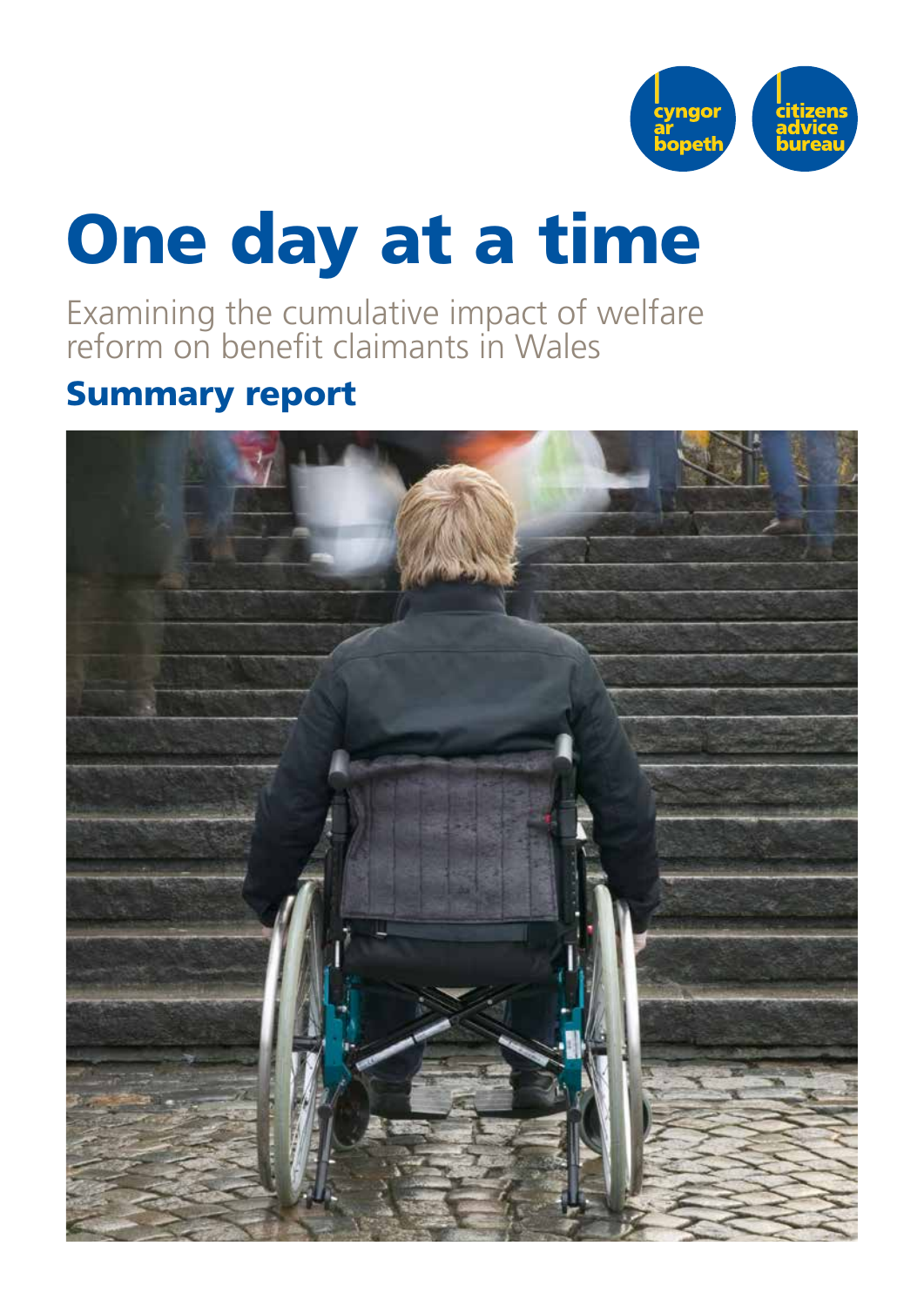# About Citizens Advice Cymru

Citizens Advice is an independent charity covering England and Wales operating as Citizens Advice Cymru in Wales with offices in Cardiff andf Rhyl. There are 20 member Citizen Advice Bureaux in Wales, all of whom are members of Citizens Advice Cymru, delivering services from over 250 locations.

The twin aims of the Citizens Advice service are:

- to provide the advice people need for the problems they face
- to improve the policies and practices that affect people's lives.

The advice provided by the Citzens Advice service is free, independent, confidential and impartial, and available to everyone regardless of race, gender, disability, sexual orientation, religion, age or nationality.

The majority of Citizens Advice services staff are trained volunteers. All advice staff, whether paid or volunteer, are trained in advice giving skills and have regular updates on topic-specific training and access to topic-based specialist support.

Local bureaux, under the terms of membership of Citizens Advice provide core advice based on a certificate of quality standards on welfare benefits/ tax credits, debt, housing, financial products and services, consumer issues, employment, health, immigration and asylum, legal issues, and relationships and family matters.

The Citizens Advice service now has responsibilities for consumer advice, representation and education as a result of the UK Government's changes to the consumer landscape. From 1 April 2014 this includes taking on statutory functions and responsibilities to represent post and energy consumers from Consumer Futures.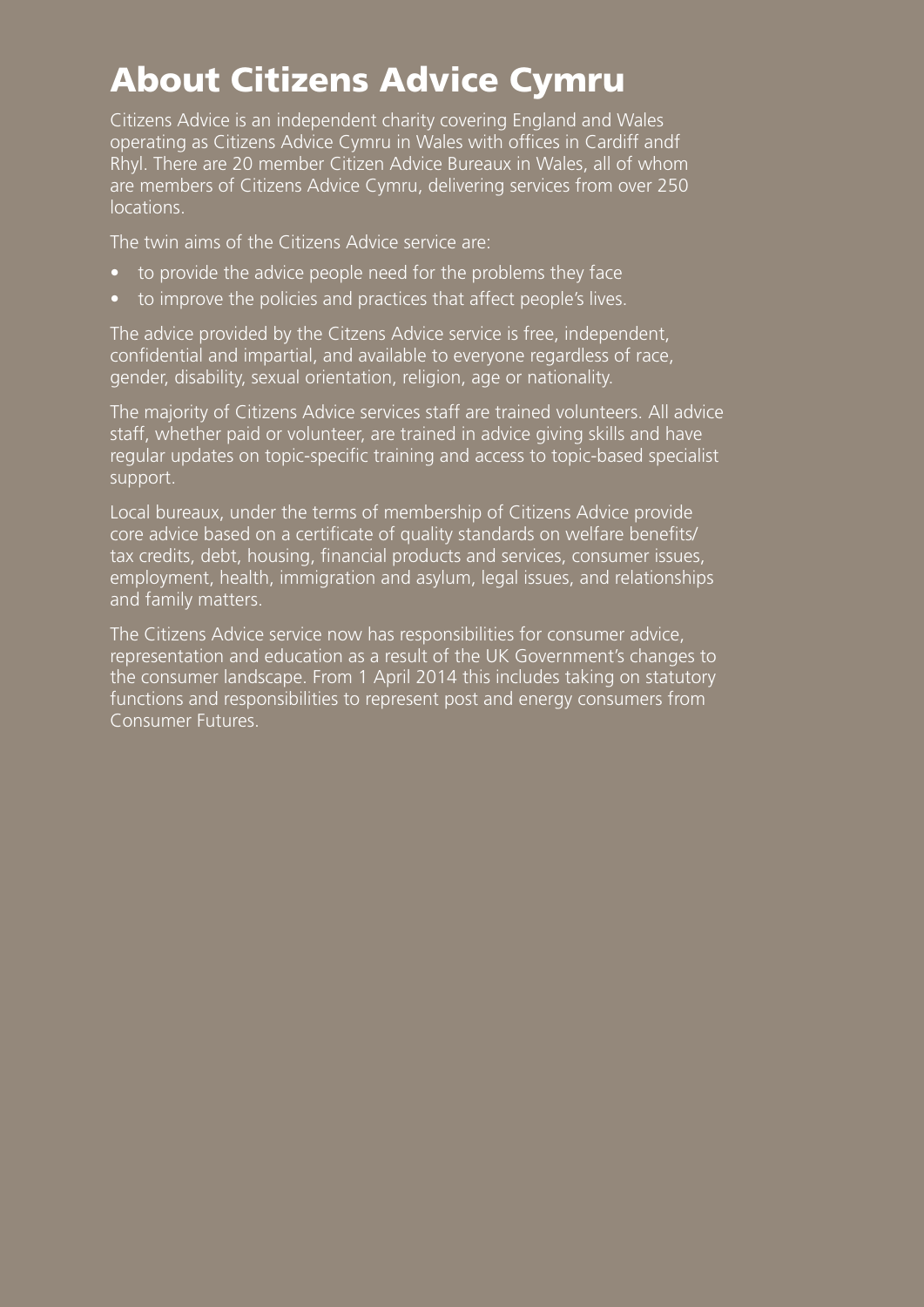## Summary

This report summarises the findings of a new in-depth study into the cumulative impact of welfare reform on benefit claimants in Wales. The report 'One day at a time' (published alongside this summary) is based on evidence from across the Citizens Advice Bureaux network in Wales as well as bespoke qualitative research commissioned by Citizens Advice Cymru to explore the 'lived experience' of the recent benefit changes<sup>1</sup>.

The latter research looks in detail at how the changes are affecting important areas of claimants' lives including their physical and mental health, living arrangements, work and job seeking behaviour, and personal relationships. It also investigates what coping mechanisms people have adopted to help them manage the changes; their knowledge and understanding of future changes, including the introduction of universal credit (UC), and their perceived capacity to cope in the future.

The Welfare Reform Act 2012 set out a whole series of reforms to the UK benefits system the like of which has not been seen for decades. Many of these reforms have already been implemented with substantial changes taking effect over the last 15 months (since April 2013), such as the introduction of the under occupancy penalty for housing benefit claimants (referred to by some commentators as 'the bedroom tax'); the introduction of personal independence payments (PIP), which will eventually replace disability living allowance (DLA); and the abolition of council tax benefit and the discretionary social fund (namely crisis loans and community care grants). Universal credit (UC), undoubtedly one of the biggest changes, is being introduced gradually over the next three years, and will bring six existing in and out of work benefits into one single payment.

1. The research was undertaken by Shelter Cymru. A total of 49 in-depth interviews were conducted with benefit claimants across Wales between February and March 2014.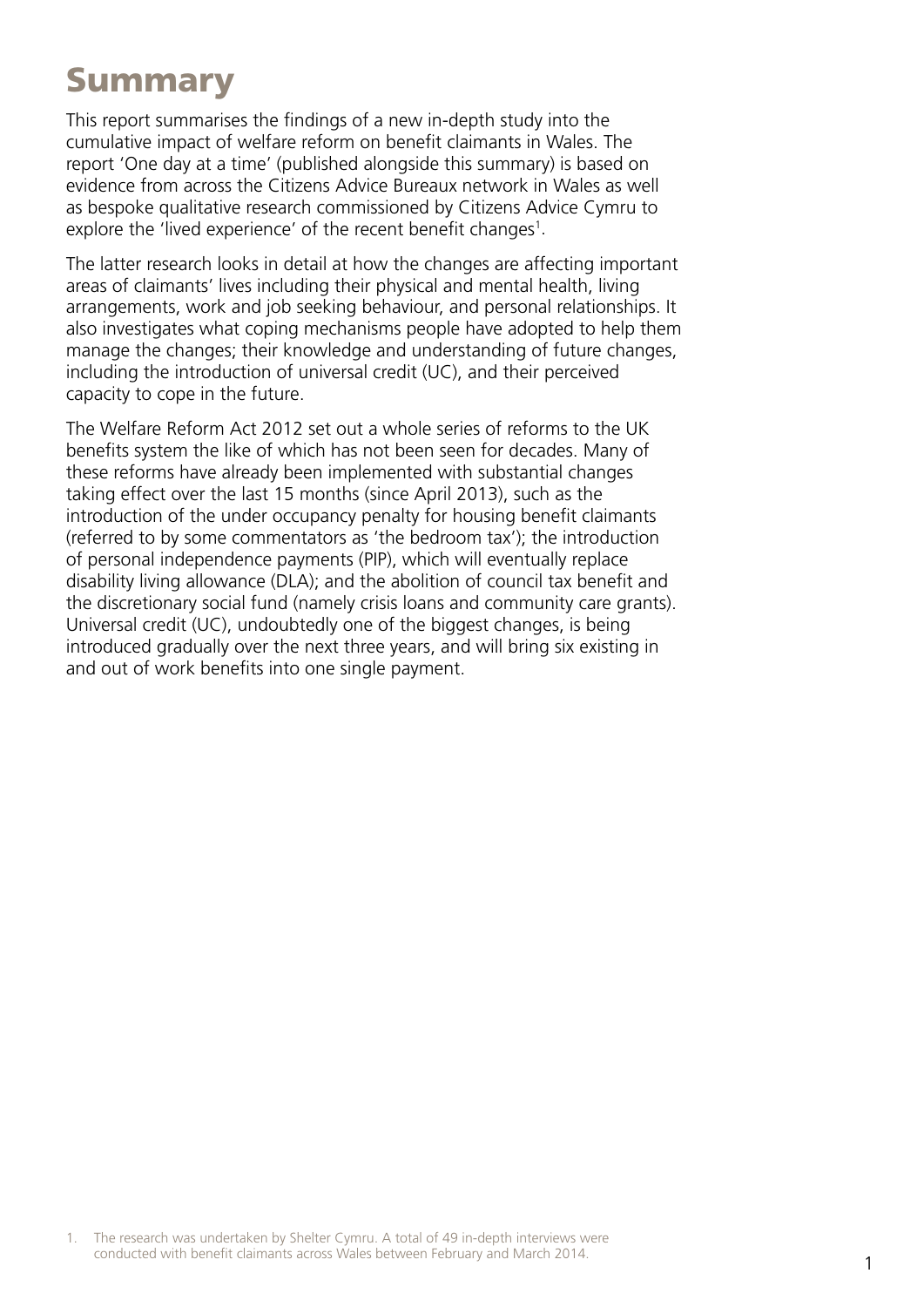#### Bureaux evidence 2013/14

The evidence from Citizens Advice Bureaux shows the extent to which the benefit changes are already impacting on many of our clients. Over the last couple of years the number of benefits and tax credit related problems dealt with by bureaux across Wales has increased dramatically. It is now the biggest problem area for which clients seek our help, accounting for over two-fifths (42 per cent) of all problems in Wales during 2013/14 (over 141,500 problems).

Issues relating to employment and support allowance (ESA) continue to be the most commonly presented benefits-related problem with many clients seeking help with benefit appeals or issues relating to work capability assessments.

However during the last 12 months we have also seen notable increases in people coming to us for advice on PIP problems (with many clients waiting months to receive a decision on their PIP claim); problems associated with the under-occupancy penalty, and people seeking help on jobseeker's allowance (JSA) sanctions.

Our qualitative research builds on this evidence and confirms the detrimental impact welfare reform is having on the lives of many benefit claimants in Wales, particularly those who are living with a disability or long-term health condition. The overwhelming impression is that participants are merely surviving as opposed to living any kind of fulfilling life.

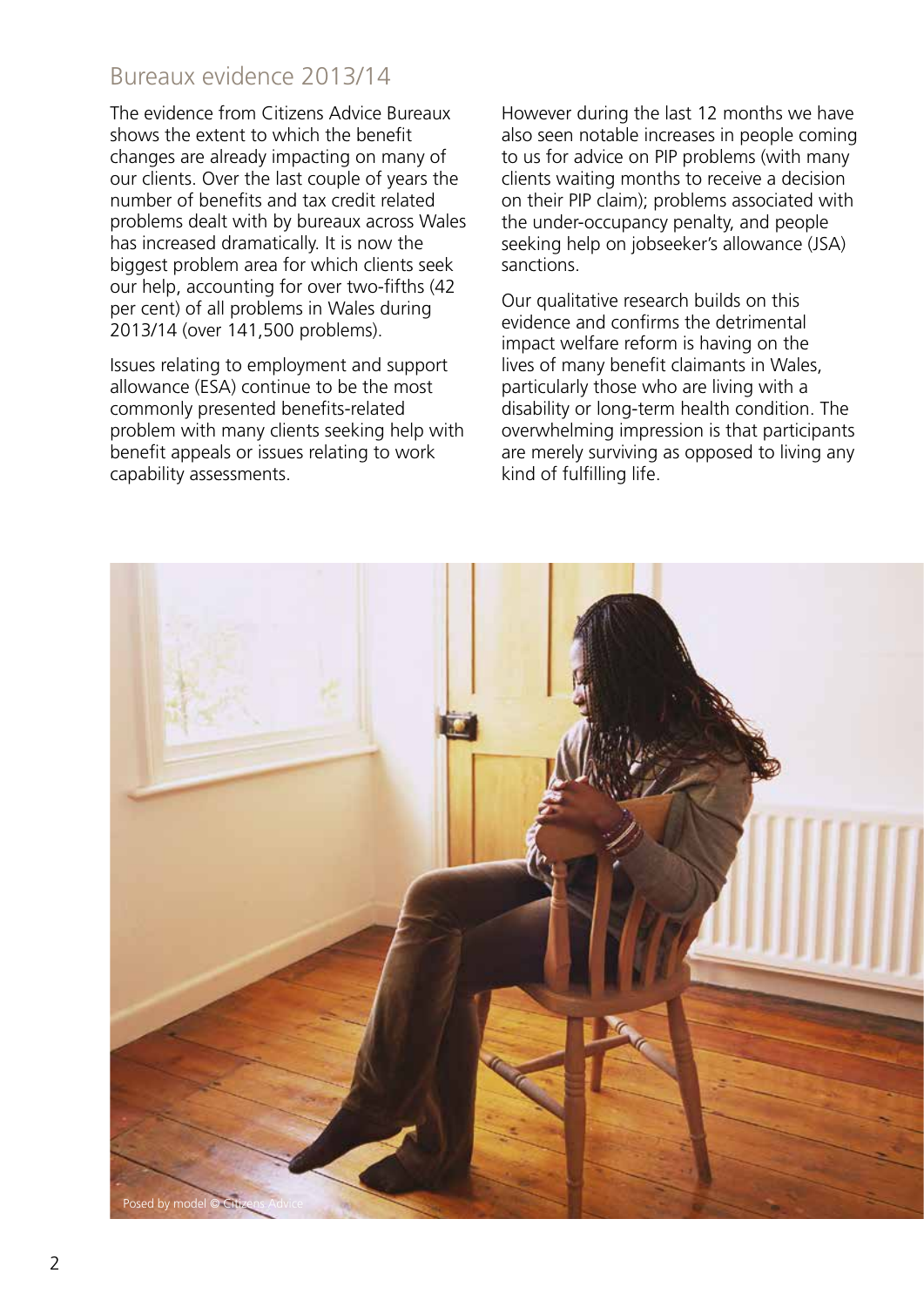#### Impact on day-to-day lives

For the majority of people who took part in our research, the benefit changes have resulted in a reduction in their household income. Consequently many are struggling to maintain a minimum standard of living and are frequently going without basic essentials including food, adequate heating in their home and clothes so that they can keep up with rent payments and afford other essential household bills. Parents are often sacrificing themselves to feed and try to maintain some sense of normality for their children. Most participants have been affected by the under-occupancy penalty and are living in fear of losing their homes or having to move away from family and friends. The pressure this is all putting on their personal relationships is clear.

**"Our heating is put on for only a few hours a day, even through the winter. We have cut back as much as possible but we are not like other families, our son (with severe autism) doesn't understand things so we have tried to maintain his lifestyle by allowing ours to get worse."**

Constant financial difficulties mean many people have had no option but to go into debt, while others are struggling to maintain arrangements put in place to tackle previous financial problems. A tougher sanctions regime and delays in decision making processes mean some people have had no income at all for a period of time which has only added to the hardship they are facing.

**"My money simply stopped. It was impossible to meet the cost of essentials with no money coming in. I have always been good at living on a tight budget but this is the worse it has ever been. I was trying to feed my two teenage children on child tax credits and child benefit. Things didn't get paid on time and I was worried about facing homelessness again as I quickly got into arrears on my rent account."** 

Of real concern is the impact a combination of living on a reduced income and the constant worry for what the future holds is having on people's mental and physical health. Nearly all participants report that their mental health has deteriorated since they've been affected by the benefit changes, whether or not they had a preexisting mental health problem. Many people who took part, especially those living with a disability or long-term health condition, feel ashamed and depressed by their situation but powerless to do anything about it. Such feelings have only been compounded by negative media portrayals of people on benefits. In addition eating poorly, living in insufficiently heated homes, a lack of socialising and being less active may all have long-term health implications, both physically and mentally, for many participants.

**"I am 50 years old not five, yet I need help with dressing and showering. I have no money now because of PIP and because of that my friends have to help me; they shouldn't have to do that. So you ask me what has changed? I have lost my dignity and pride."**

Those who are able to work want to find a job or work longer hours but their job searching is being hindered by costly childcare and an inability to afford transport and clothes for job interviews, or by not having the internet at home to search and apply for jobs.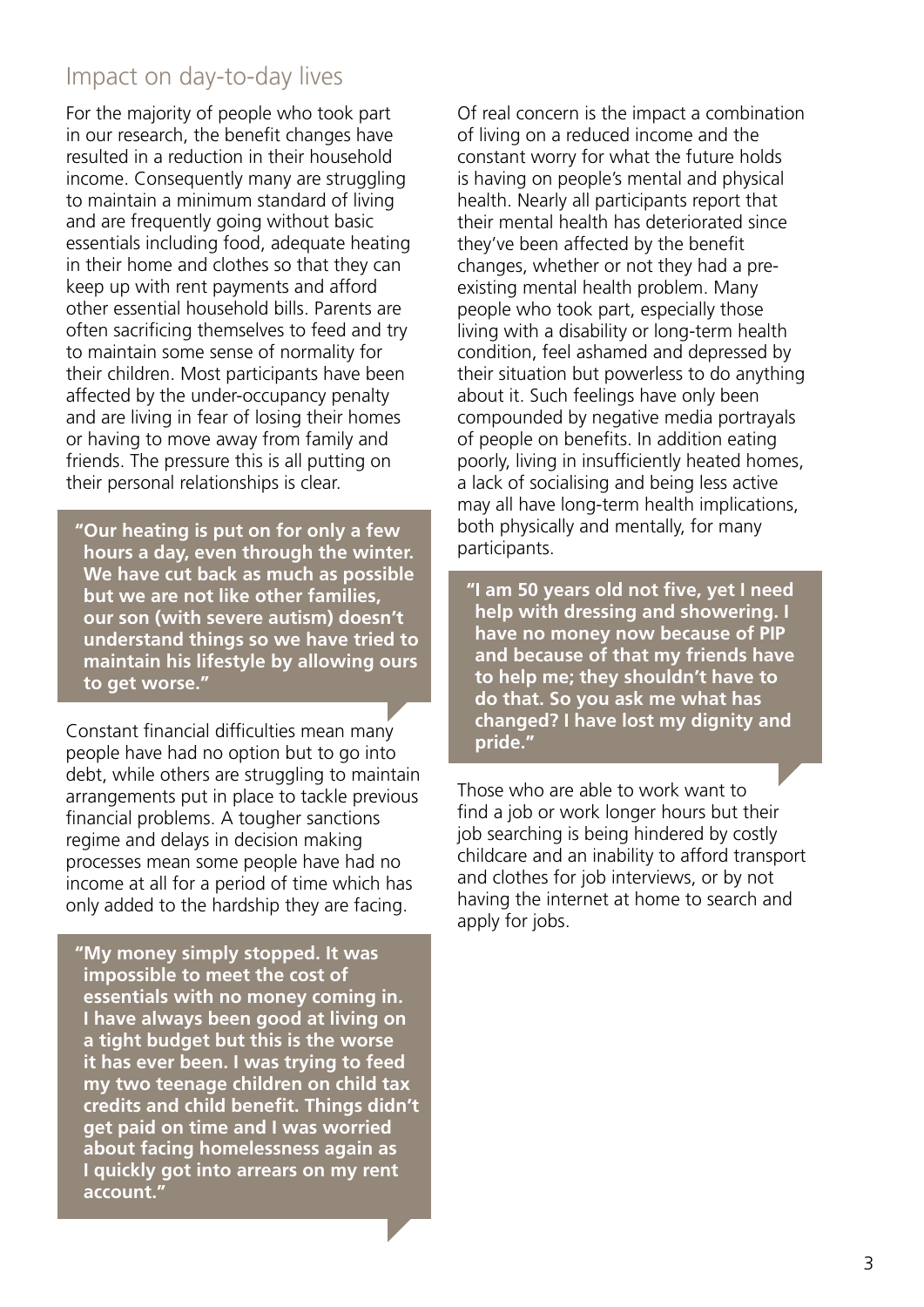#### Awareness of benefit changes

The majority of the people we spoke to did not have any comprehensive understanding of the benefit changes and how they would be affected until they were being implemented. The distribution of incorrect or inaccessible information and a perceived lack of communication between key agencies, including the DWP, Jobcentre Plus, local authorities, housing associations and GPs, only served to exacerbate this situation leading to feelings of confusion and helplessness for many.

**"We had an awareness that the bedroom tax was coming in because a lady from the housing association rang us up to inform us. She told us that we wouldn't be affected by the bedroom tax because we were living in an adapted house so we left it and didn't worry. It wasn't until May or June when we rang Housing Benefit about another issue that we were advised that we had had our benefit reduced by 25% for two spare bedrooms. We complained to the housing association about the bad advice that we had received but they denied all knowledge of this."**

The DWP in particular came in for significant criticism in the manner they communicated with claimants, especially by some participants living with a disability or longterm health condition. A perceived lack of empathy from frontline staff and generic letters were amongst the issues raised. Many believed more could be done to ensure frontline staff have a better understanding of some of the issues people are facing.

**"There seems to be no understanding of mental health issues and how these confusing things can make people feel. I have found the attitude of DWP staff to be awful; they don't deal with issues sensitively. When I have been at my lowest I was absolutely terrified of what was happening and tried to explain this to the member of staff who had phoned me about my money stopping due to failing the medical. I asked him what I was supposed to do next and he replied 'Not my problem.' I can't even tell you how that made me feel."** 

Participants who are already linked in to existing support services generally felt their awareness of the benefit changes was good. They also tended to feel more confident about their capacity to manage changes in the future. Although very few had any real knowledge of universal credit and how it may affect them.

The overwhelming need for more information on how they will be affected as future changes are introduced and implemented was clear. Although for a few people we spoke to the thought of additional changes only made them worry more, particularly some of those living with a long term illness or disability who believed their financial situation is unlikely to improve.

We did hear about examples of positive intervention by social landlords to help their tenants manage the benefit changes however this was by no means consistent across Wales.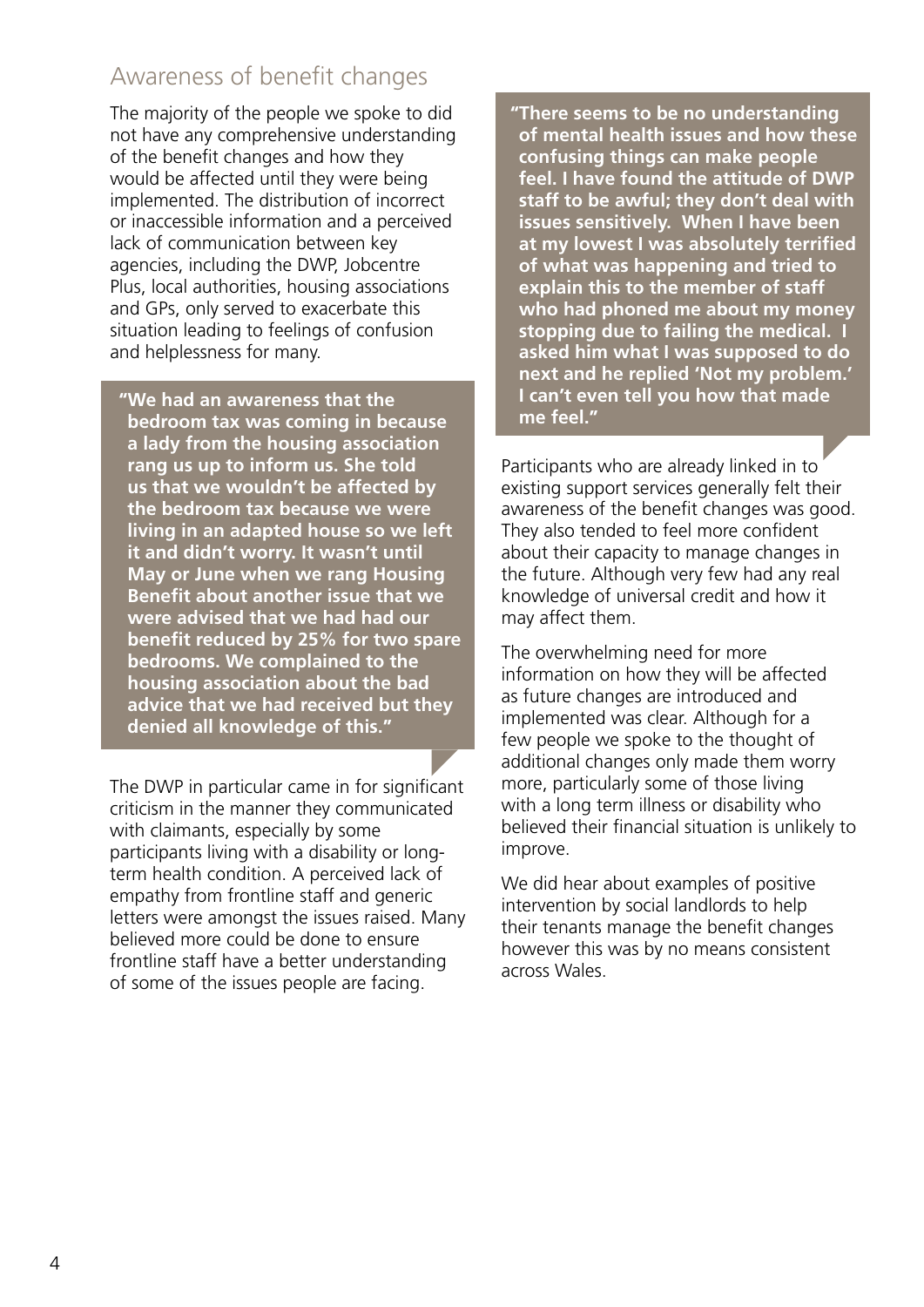## Current and future support

While a number of participants have benefited from the support available from their landlord and other agencies (including Citizens Advice and Shelter Cymru), many have received no support in helping them to manage the transition.

The method of engagement and the identity of the organisation delivering support and advice is important. People value independent, face-to-face advice – including options for home visits where necessary. While the option of telephone or online resources is desirable, a number of people who took part in our research expressed concern about the over-reliance of the internet and putting information on-line as for many people with particular conditions or disabilities this is not an accessible option.

Both this research and the wider evidence from bureaux across Wales highlights that to date the benefit changes are having a predominantly negative impact on claimants' lives.

**"The future is bleak and I just try to live one day at a time and shut it out."**

The level of change we are currently seeing within the UK welfare system is unprecedented in modern times. This makes it even more important that lessons are learnt by the DWP and across other agencies, whose residents, tenants and patients are already affected by the changes, in order that support can be improved in the future. This will be especially critical ahead of two of the biggest reforms still to be rolled out on any great scale – universal credit and the continued replacement of disability living allowance with personal independence payments.



Citizens Advice Cymru believe that targeted interventions are required by DWP and others to ensure claimants and potential claimants receive accurate and timely information on the changes, as well as access to the right support if and when they need it. Our findings also emphasise the importance of providing holistic support to claimants – linking information on benefit changes with advice to address financial capability needs/budgeting support; debt advice; income maximisation; housing advice and mental and physical health support.

The role of local authorities and housing associations in particular are vital in helping people to manage the changes. In such challenging financial times, learning from each other and sharing good practice will be beneficial for both those affected by the reforms and the appropriate authorities, particularly in cases of rent arrears.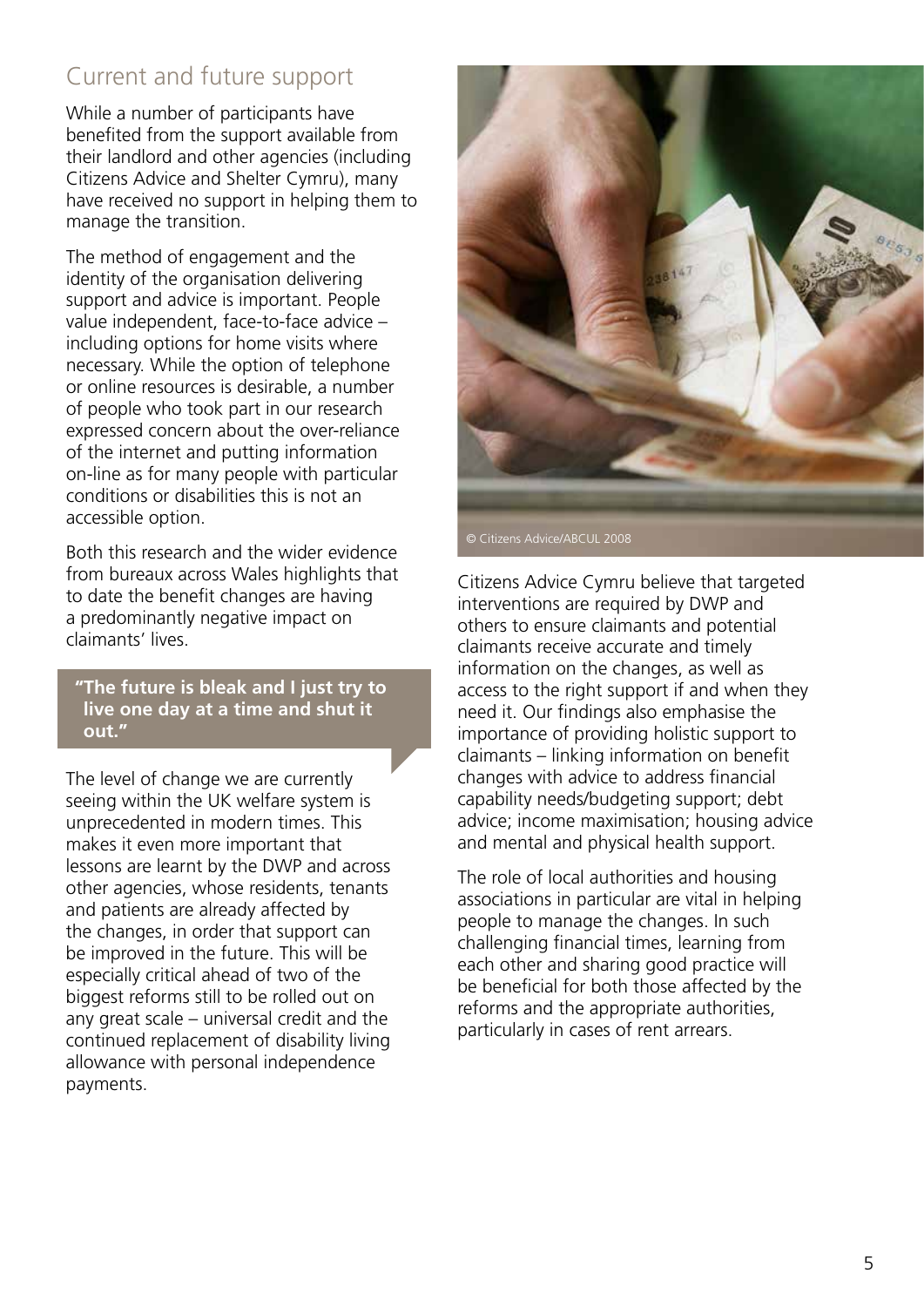Noting the major impact the reforms are having on people's health, health and social services also have an increasingly important role to play. A failure to better co-ordinate available support may only lead to increased costs to the NHS in Wales as people's health and well-being deteriorates.

Effectively managing and coordinating how different agencies in Wales and key UK agencies (including DWP and Jobcentre Plus) can work better together to help people affected by welfare reform in Wales will be fundamental if people's future support needs are going to be met. We believe the Welsh Government is well placed to provide the necessary strategic direction to achieve this as part of its Tackling Poverty Action Plan.

We acknowledge the work that has been done across Wales by Welsh Government and other agencies in helping the tens of thousands of people who have been affected by the welfare changes to date. In addition to benefit claimants, welfare reform will continue to have major implications for a range of organisations and services over the coming years, including advice providers, local government, social housing providers, and health and social care services.

With even bigger reforms around the corner the need for a multi-agency approach has never been greater. Working together to ensure claimants are informed and equipped to manage changes in the future should help to prevent people who depend on the security of benefit income from facing increasing poverty and hardship.

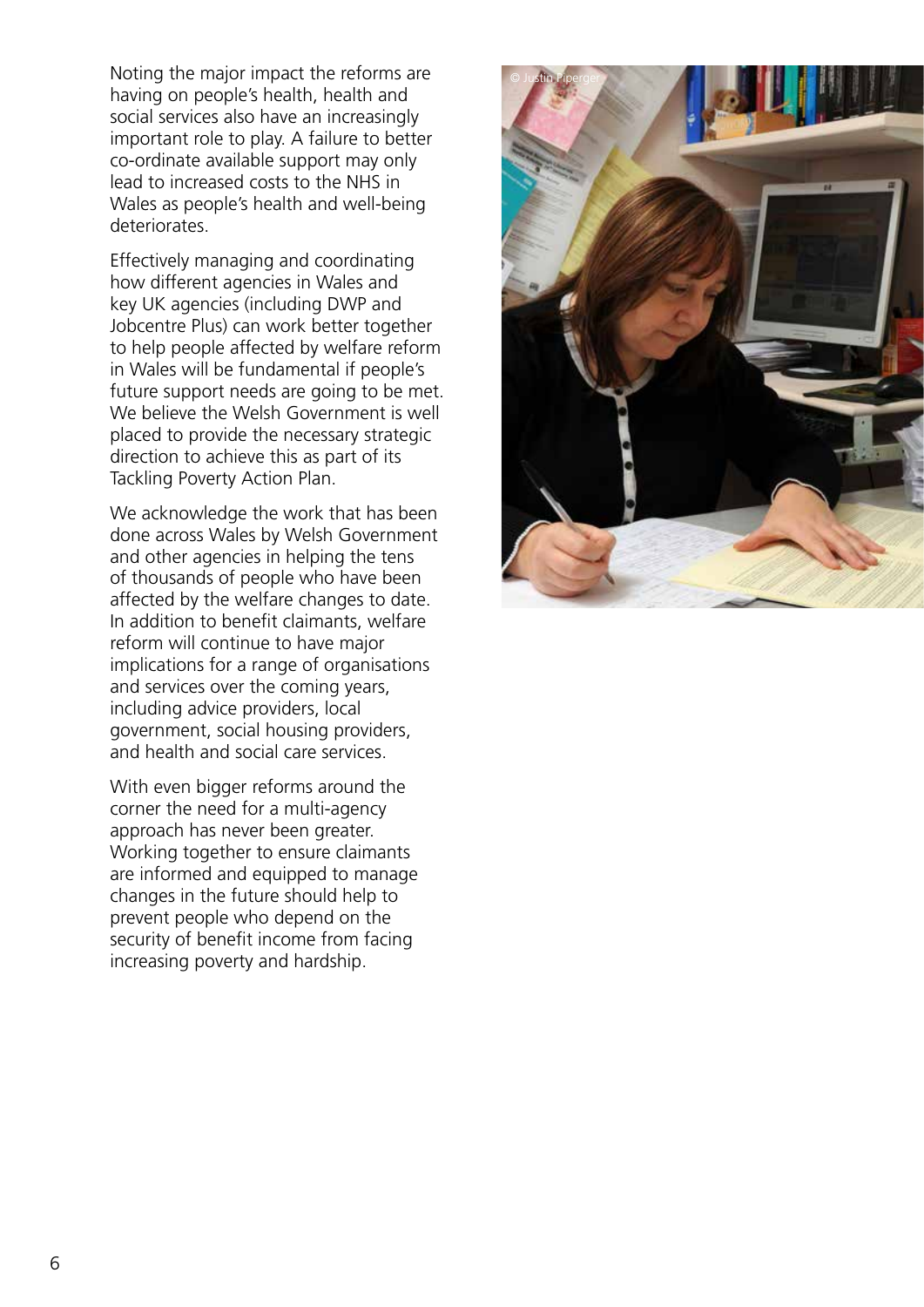# Recommendations

In light of our research we have made a series of recommendations.

## Promotion of good practice

Welsh Government should:

identify and share good practice by local authorities and housing associations across Wales in their work to help people affected by recent and future benefit changes. This should also include taking steps to address poor practice if applicable.

Local authorities and other social landlords in Wales should:

- focus more strongly on adopting best practice in this area including:
	- » adopting a proactive approach to information-sharing, talking to people in their homes and holding open meetings
	- » directing people to independent welfare benefits advice where appropriate to help them understand the changes and if necessary provide assistance in appealing benefit decisions
	- » ensuring when needed people are referred to independent debt and money advice to ensure impartiality, as well as other forms of support including help with energy bills (for example Warm Home Discount; advice on switching suppliers)
	- » taking every opportunity to promote DHPs
	- » ensuring that information is delivered face-to-face with other channels such as telephone and online resources available to those who need them
	- » ensuring that all staff receive training so that information is timely and accurate
	- » ensuring that information is written clearly and in accessible formats suitable for people's different needs.

Local authorities in Wales should:

• disregard disability benefits such as disability living allowance and personal independence payments when assessing a claimants income during the application process for a discretionary housing payment (DHP), as is already the case for housing benefit and other means-tested benefits.

#### Role of health services

Welsh Government and Local Health Boards should:

• work together to improve the integration of independent advice services within both primary and secondary healthcare settings to ensure benefit claimants and potential claimants using these services are able to access the range of support that may be available to them at the earliest opportunity.

Local Health Boards and the NHS Confederation in Wales should:

• work together to help raise awareness amongst health and social care professionals, particularly frontline staff, of the reforms and the impact they may be having on patients so that their condition can be managed accordingly.

GPs and other health service providers in Wales should:

• improve systems for sharing information with the company(ies) undertaking Work Capability Assessments for ESA and PIP.

Health service providers in Wales should:

support Citizens Advice's 'Fit for work' campaign which includes a call to the UK Government for all medical evidence required to progress ESA claims/appeals to be provided free of charge.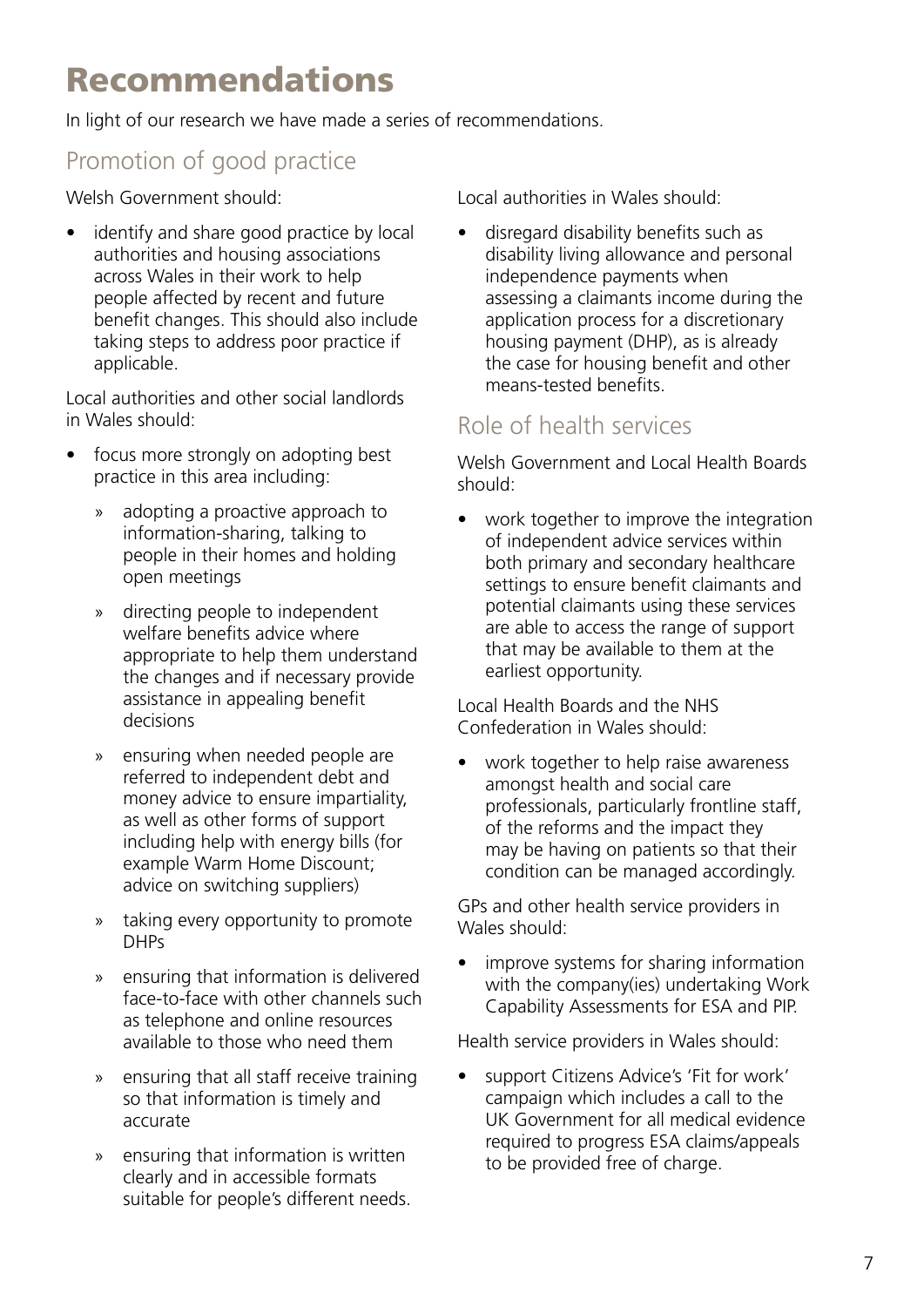## Addressing digital exclusion

As part of its Rural Development Plan 2014- 20, the Welsh Government should ensure:

- digital access is a high priority for local interventions
- local development strategies explore innovative ways to achieve access such as using shops, community groups or mobile services, including mobile advice provision
- identify and facilitate learning channels for developing people's IT skills
- Local Action Groups should engage with the Superfast Cymru partnership and the Access Broadband Cymru scheme to maximise access to fibre broadband and play a role in ensuring that rural communities are made aware of the availability and potential of improved access at the earliest opportunity.

### Foodbank provision

Foodbank providers should, where possible:

- provide food to cater for different needs including people with specific dietary requirements
- provide more food that can be eaten cold
- ask for donations of basic cooking equipment and utensils.

### Financial capability needs of young people

Welsh Government should:

- re-establish a dedicated co-ordinating unit (similar to the Welsh Financial Education Unit) to provide the necessary strategic direction for implementing the delivery of financial education across Wales, both in schools and within the wider community
- identify ways to ensure appropriate financial education opportunities are available to adults in community settings, particularly those who are more likely to face disadvantage such as young benefit claimants.

#### Future of the Discretionary Assistance Fund

Welsh Government should:

• continue to fund the Discretionary Assistance Fund in Wales beyond March 2015 in order that people in Wales who find themselves in crisis situations or suffering particular hardship have a financial support system to turn to when they have nowhere else to go.

#### Communication with the Department for Work and Pensions/Jobcentre Plus

The Department for Work and Pensions (DWP) and Jobcentre Plus should:

- ensure that all advice provided to claimants is accurate, timely, accessible and personalised for those with additional support needs, avoiding generic letters where possible
- improve communication between themselves and other organisations such as local authorities and housing associations in order that information is more joined up to prevent conflicting and confusing advice being given to claimants
- provide better training for frontline staff dealing with claims to improve understanding of claimant needs and circumstances
- undertake a review of existing schemes set-up to help people afford essential costs when attending job interviews to assess what more can be done to promote or extend such schemes.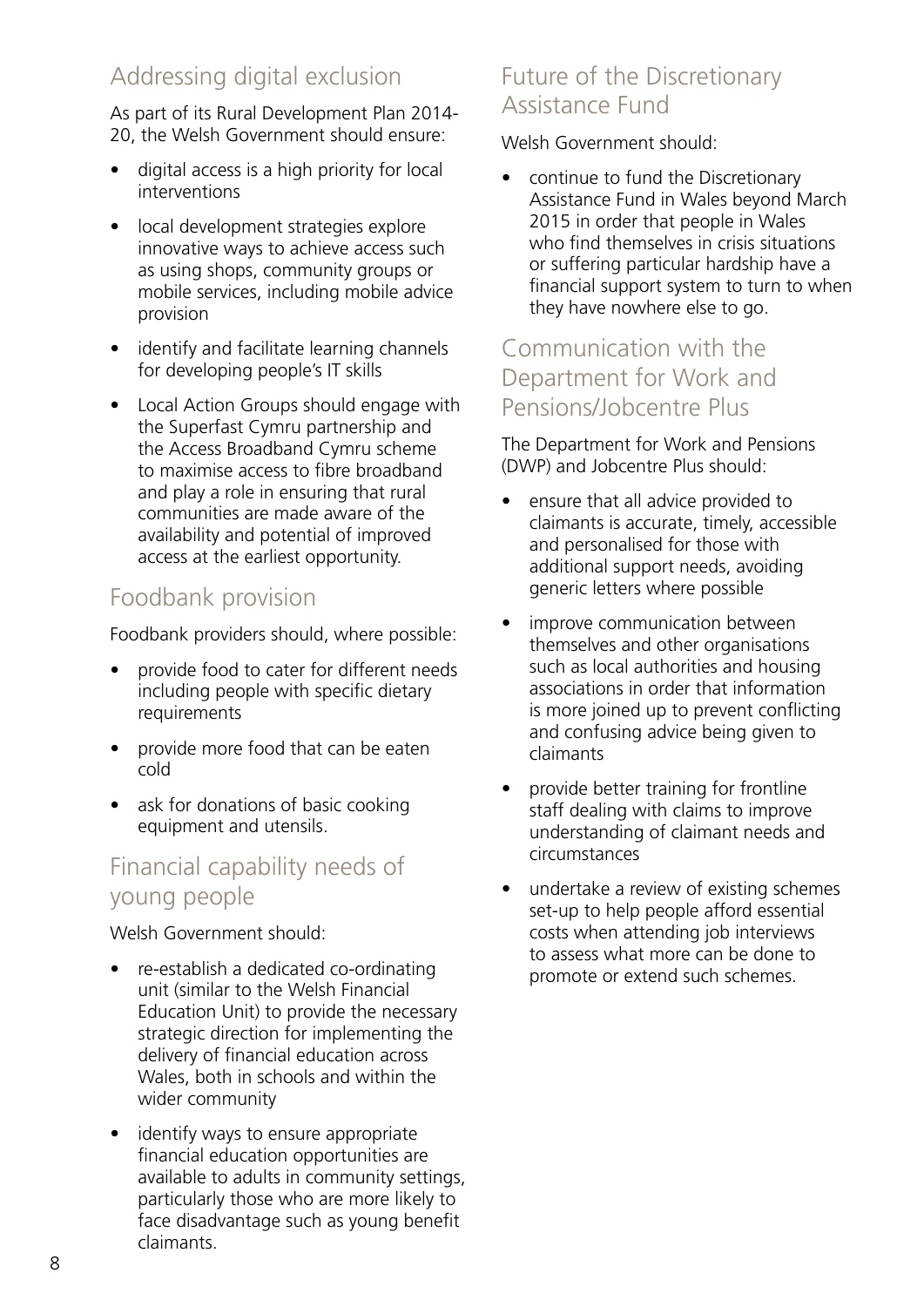#### Improving Work Capability Assessments

The DWP should:

- listen to the evidence from the health and social care professionals who know claimants best
- ensure the medical evidence required to make a claimants case is provided free of charge
- continue to pay people ESA while a second opinion is given on their application
- ensure the new company providing ESA work capability assessments is held accountable for poor reports and bad customer service.

### Rollout of universal credit

The DWP should:

- ensure the Local Support Services Framework (LSSF) provides adequate funding to local partnerships to make sure claimants receive holistic support to manage the change to the way their benefits are paid and claimed under UC
- ensure under UC that severely disabled people who don't have a carer are entitled to a 'self-care element' as a partial replacement for the severe disability premium in the current system.

#### **Case study**

**Sandra has been affected by the under-occupancy penalty and also changes to PIP (she has an application currently pending). She has two children with autism.** 

**Two years ago the local authority extended her home downstairs to include a room for her daughter to stay in and a downstairs bathroom. This meant that she had a spare bedroom upstairs and, following the introduction of the under-occupancy penalty Sandra took in a lodger who was a family friend to act as a carer to her during periods when she was bed-bound.**

**On declaring the arrangement to the DWP at a face-to-face interview, she faced additional issues:** 

**"I had my disabled daughter in a wheelchair, my friend for support and they kept asking us the same questions as the form. I left there and a few weeks later I had a letter through saying my benefits had stopped because I was co habiting! I found a lawyer who helped me out pro bono and persuaded me to lodge an appeal. The appeal was very lengthy and I had to go through it all again. This appeal lasted over four weeks until a decision was made. Basically they tell you to take a lodger, you do and then the accuse you of co-habiting!"**

**This has affected Sandra both physically and mentally:**

**"This affected my mental health significantly and added to my physical illness. I pretty much live in fear every day that they are going to come knocking. My mental health has degenerated significantly. Last week I was diagnosed with post-traumatic stress disorder, I have been suicidal on three occasions and I am on medication for depression. All this has come about since this nonsense started."**

**The impact of welfare reform has been cumulative for Sandra. She was without money for the nine weeks in total. Following a decision on co-habitation all her means-tested benefits were stopped. Sandra has become more housebound and dependent on friends as she is now using her DLA for utilities and rent.**

**Her current situation has also been devastating for her children:**

**"Both my children suffered as well. They couldn't go anywhere or do anything, they barely existed. How can you tell a disabled, autistic child no when it is part of their structure and their coping mechanism."**